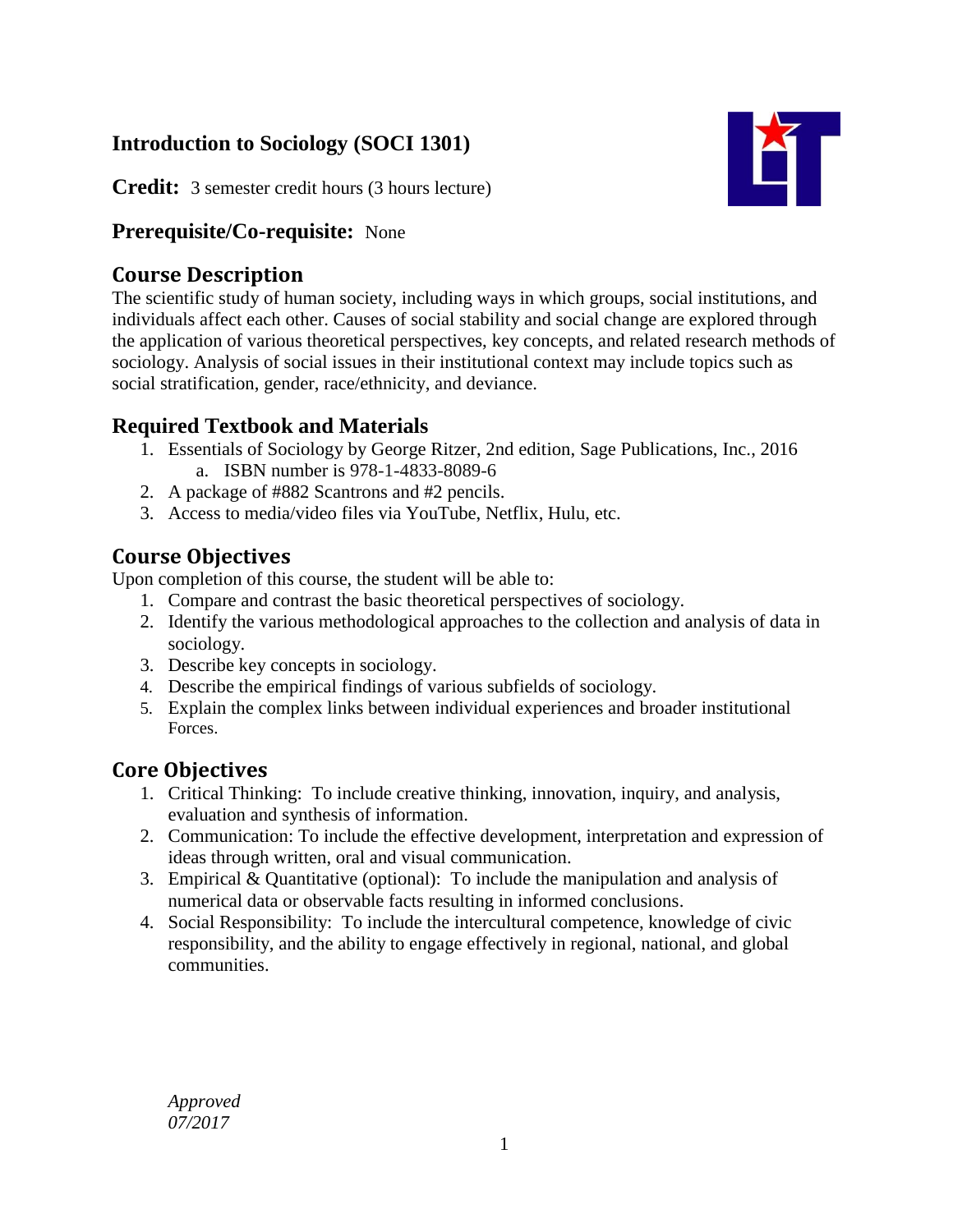# **SOCI 1301**

Course Syllabi

### **Course Outline**

- I. Welcome to Sociology
	- a. Overview of Materials
	- b. Definitions and objectives
	- c. Discussion of Term Projects
		- i. Participant Observation or Community Resource Interview
			- 1. Participant Observation (one of 6 research methods in sociology); sociologist is both a participant and observer in the study
			- 2. Community Resource Review, another research method, in which the sociologist interviews a respondent about an unusual or deviant lifestyle
		- ii. Community Service Project. Student volunteers in community service organization (10 hrs.); or student may work in special events for community-based group, such as "walk-a-thons," races, food, clothing, toys for needy in area
- II. Learning the Basics in Sociology
	- a. The Sociological Perspective or Imagination
		- i. The Sociological Perspective how it affects students' view of world
		- ii. Origins of Sociology where discipline started; classical sociologists
			- 1. Culture Material and Nonmaterial
			- 2. Socialization The process of learning to be human
			- 3. Social Structure and Social Interactions – Groups in Society
			- 4. Societies to Social Networks – Organization & Communication
- III. Social Groups and Social Problems in Society
	- a. Deviance and Social Control
		- i. Location of Sex Offenders by Internet Search
	- b. Social Stratification Rankings of Property, Power and Prestige
	- c. Sex and Gender Inequality and Bias Regarding Males and Females (Sexism)
	- d. Race and Ethnicity Recognizing Racism in Society
	- e. Marriage and Family A Powerful Social Institution
- IV. A Summary of Sociology Its Core Concepts
	- a. Core Concepts include the following:
		- i. The Sociological Perspective or Imagination – a new view of the world
		- ii. Culture material and nonmaterial elements of society
		- iii. Socialization the process of learning to become human
		- iv. Social Structure and Social Interaction – getting along in diverse groups
		- v. Societies to Social Networks most primitive to most advanced societies
		- vi. Deviance and Social Control how to control non-conformity
	- vii. Social Stratification layers of people divided by property, prestige, power
	- viii. Sex and Gender sexist attitudes pervading society
		- ix. Race and Ethnicity prejudice and discrimination in diverse society
		- x. Marriage and Family defining the modern family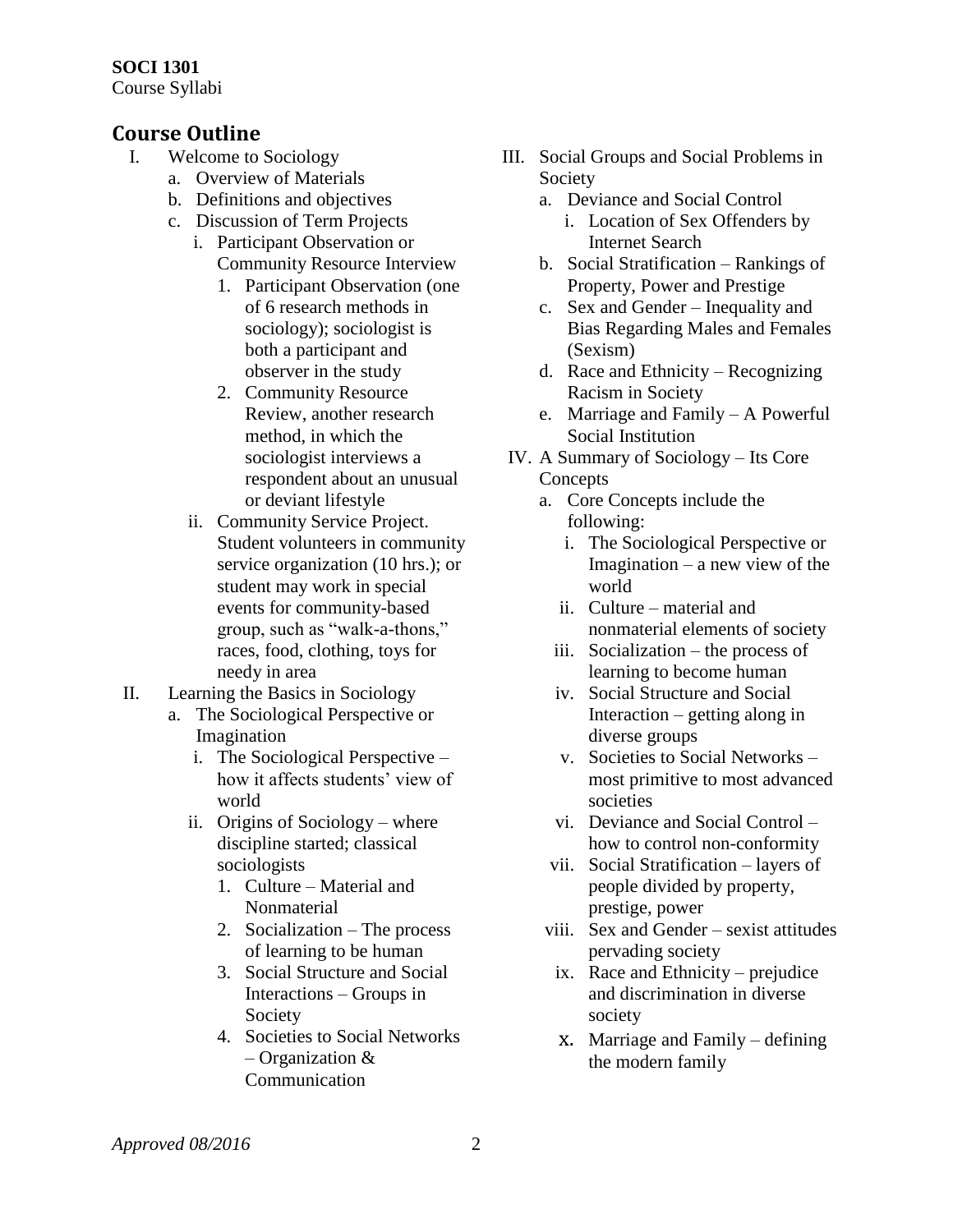#### **SOCI 1301**

Course Syllabi

### **Grade Scale**

| $90 - 100$ | A |
|------------|---|
| $80 - 89$  | B |
| $70 - 79$  | C |
| $60 - 69$  | Ð |
| $0 - 59$   | F |

### **Course Evaluation**

Final grades will be calculated according to the following criteria:

| 1. Tests                      | 30% |
|-------------------------------|-----|
| 2. Research Paper             | 25% |
| 3. Critical Thinking Analysis | 20% |
| 4. Common Assignment          | 15% |
| 5. Participation/Attendance   | 10% |

### **Course Policies**

- 1. No food, drinks, or use of tobacco products in class.
- 2. Cell phones, pagers, earbuds, and other electronic devices must be turned off placed at the lowest possible noise level (silenced) while in class.
- 3. Earbuds, headphones, beats should not be worn in class.
- 4. Children are not allowed in class.
- 5. If you wish to drop a course, the student is responsible for initiating and completing the drop process. If you stop coming to class and fail to drop the course, you will earn an 'F' in the course.
- 6. No late work. In the case of a documentable emergency beyond the student's control, make-up work may be accepted solely at the instructor's discretion.
- 7. Attendance policy Student may miss up to 6 class periods. More than six absences may cause a student to fail the course. If a student is tardy to class or departs early three (3) times it will be equal to one (1) absence.
- 8. Additional class policies as defined by the individual course instructor and can be found in the course syllabus addendum according to section.

### **Technical Requirements (for courses using Blackboard)**

The latest technical requirements, including hardware, compatible browsers, operating systems, software, Java, etc. can be found online at: [https://help.blackboard.com/en](https://help.blackboard.com/en-us/Learn/9.1_2014_04/Student/015_Browser_Support/015_Browser_Support_Policy)[us/Learn/9.1\\_2014\\_04/Student/015\\_Browser\\_Support/015\\_Browser\\_Support\\_Policy](https://help.blackboard.com/en-us/Learn/9.1_2014_04/Student/015_Browser_Support/015_Browser_Support_Policy) A functional broadband internet connection, such as DSL, cable, or Wi-Fi is necessary to maximize the use of the online technology and resources.

### **Disabilities Statement**

The Americans with Disabilities Act of 1992 and Section 504 of the Rehabilitation Act of 1973 are federal anti-discrimination statutes that provide comprehensive civil rights for persons with disabilities. Among other things, these statutes require that all students with documented disabilities be guaranteed a learning environment that provides for reasonable accommodations for their disabilities. If you believe you have a disability requiring an